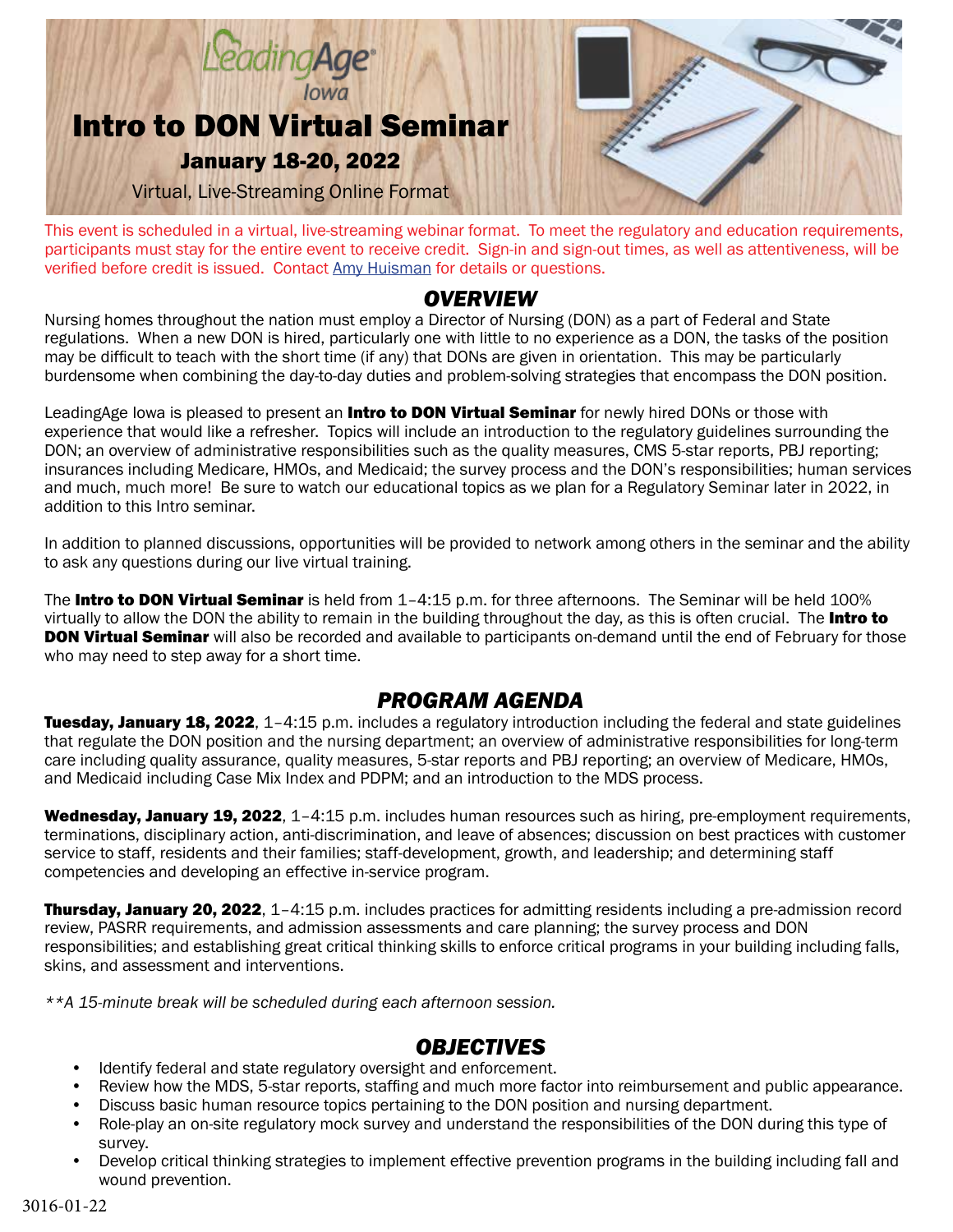## *FACULTY*

### *Kellie Van Ree, Director of Clinical Services, LeadingAge Iowa, Urbandale*

Kellie Van Ree is the director of clinical services for LeadingAge Iowa. She has more than 20 years' experience in the health care industry. In addition to a Registered Nurse license, Kellie also holds an active Nursing Home Administrator's license. Kellie has served in many capacities in the long-term care field including Director of Nursing, Corporate Consultant, and most recently Administrator. Kellie has also served as a health facilities surveyor for a short time.

## *TARGET AUDIENCE*

Directors of nursing, assistant directors of nursing, unit managers, charge nurses, and other nurse leaders. Appropriate for SNF and NF organizations.

## *CONTINUING EDUCATION CREDIT*

Iowa Board of Nursing Provider #67: 3 contact hours for each session. Providership regulations do not allow for partial credit to be given for any portion of this program. You must attend the entire program to receive credit. Retain certificate for four years.

Nursing Home Administrators: 3 contact hours for each session. This program is intended to meet the criteria established by the Iowa Board of Examiners for Nursing Home Administrators. You must attend the entire program to receive credit. No partial credit allowed. If audited, you will be asked to provide your certificate of attendance and program material. Retain certificate for four years.

For other long-term support and service provider professional not listed above: Most licensure boards, credentialing agencies and professional organizations have processes that allow individuals to earn a certain number of CEUs for non-preapproved programs and/or to accommodate self-submission for approval of continuing education hours after the event takes place with proper documentation from the program sponsors. Most also require information objectives, date/time of presentation, agendas, faculty bios and number of hours earned. If you require information for this purpose, please contact Amy Huisman in advance for assistance.

## *REGISTRATION & OTHER INFORMATION*

Register at [www.LeadingAgeIowa.org](https://lai.memberclicks.net/introtodon).

| <b>LeadingAge lowa Provider Member</b>         |       |
|------------------------------------------------|-------|
| Individual Rate                                | \$195 |
| Group Rate for 2 People from the Same Campus** | \$300 |
| <b>Prospective Provider Rate</b>               |       |
| Individual Rate                                | \$345 |

\*\*This registration type allows for up to 2 people from the same campus to register for one flat fee! To register at this rate, you will need to select the Group Rate on the online registration form and include the names and other demographic information requested.

Registration fees include full seminar participation, electronic handouts and CE credit for the individual registered. Recordings of the sessions will be available for one month after the seminar. A registration link belongs to one individual to access the event. Link sharing and registration splitting is not allowed.

### Cancellation/Refund Policy

Substitutions are welcome any time before January 17, 2022. Substitution requests must be emailed to Amy Huisman (ahuisman@LeadingAgeIowa.org). Session recordings will be available for viewing on-demand in the month of February. Therefore, no cancellations will be approved or refunds issued.

### Split/Share Policy

Splitting or sharing a registration is not permitted. Registrations are to be used by the same person for the entire event even if the person is able to attend only part of the program or conference. Only one user login can be used to sign on to a device at one time (laptops or desktop computers strongly recommended).

### Virtual Programs Code of Conduct

The world of virtual learning is changing how we interact with each other – and our goal is to create a positive, safe and welcoming environment for all program participants. All are expected to abide by our Virtual Programs Code of Conduct. Go to www.LeadingAgeIowa.org/VPCodeofConduct to view the LAI Virtual Programs Code of Conduct.